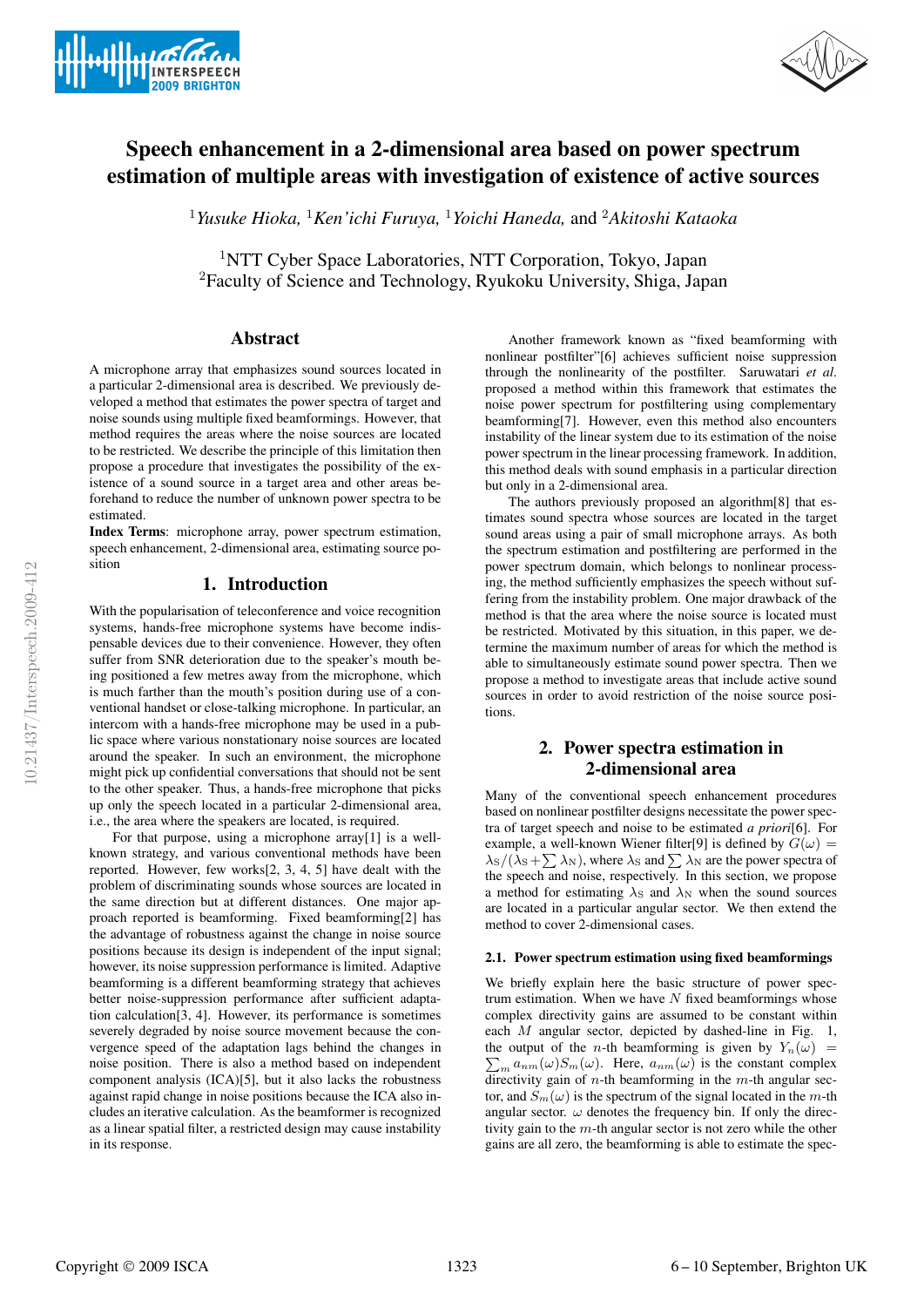

Figure 1: *Angular sectors and directivity of* n*-th beamforming*

trum of each sound source separately. However, this is often impossible because the beamforming that satisfies the  $a_{nm}(\omega)$ condition cannot be designed in practice. This is because the beamforming works to retrieve the phase as well as the power spectrum of the signal.

Our method estimates only the power spectrum using multiple beamforming outputs, given by

$$
\begin{bmatrix} |Y_1(\omega)|^2 \\ \vdots \\ |Y_N(\omega)|^2 \end{bmatrix} \simeq \begin{bmatrix} |a_{11}(\omega)|^2 & \cdots & |a_{1M}(\omega)|^2 \\ \vdots & \ddots & \vdots \\ |a_{N1}(\omega)|^2 & \cdots & |a_{NN}(\omega)|^2 \end{bmatrix} \begin{bmatrix} |S_1(\omega)|^2 \\ \vdots \\ |S_M(\omega)|^2 \end{bmatrix} . \quad (1)
$$

The power spectrum of signals in each angular sector is given by solving this simultaneous equation as long as the columns of the matrix are linearly independent. Because the experimental directivity shape is not like the ideal design assumed above, the average gains of actual directivity (depicted by solid-line in Fig. 1) for each angular sector are used for  $a_{nm}(\omega)$ . Therefore, the left side of Eq. (1) is an approximation of the right side. In the following, we explain the expansion of this power spectrum estimation for sound sources located in a 2-dimensional area.

#### 2.2. Definition of *Area*

In general, a microphone array requires a sufficiently large aperture size to discriminate the distances of the sources. To satisfy this requirement, we introduce a pair of separated microphone arrays, "array-L" and "array-R". When  $M_L$  and  $M_R$  angular sectors are defined for respective arrays, in this placement, a 2 dimensional *Area* is defined by the combination of angular sector  $\Theta_{am}$  for both array-L and array-R, where a and m indicate the array that either takes the value "L" or "R", and the number of angular sectors, respectively. For example, when three angular sectors ( $M_L = M_R = 3$ ) are assumed, as shown in Fig. 2, the *target Area* S and eight *noise Area*s RR, R, C, L, LL, NC,  $NR$ , and  $NL$  are defined. Note that in the following we denote the Areas in an *italic* font, e.g., "S", while the arrays are denoted in a Roman font, e.g., "L". In addition, we define the sum of the power spectra of signals whose sources are located in the Area b as  $P_b(\omega, l)$  (b  $\in \{LL, L, C, R, RR, NR, NC, NL\}$ ). Regarding the Area, the following discussion uses the definition in Fig. 2 unless otherwise stated.

The positions of the arrays and Areas are arbitrarily determined under the following restrictions: (a) the distance between the target Area and each microphone array is nearly the same  $(d_L \simeq d_R)$ , (b) the distance between two microphone arrays is unknown but longer than that between the target Area and each microphone array ( $d_{inter} \geq d_L$  or  $d_R$ ), and (c) the target Area is located in front of each microphone array. Furthermore, the received signal can be recognized as a plane wave because the aperture length of each microphone array is sufficiently short. In addition, we recognize that each sound signal is uncorrelated.



Figure 2: *Definition of Areas*



Figure 3: *Beampatterns of fixed beamformers: left suppression beamformer (LSB), centre suppression beamformer (CSB), and right suppression beamformer (RSB).*

#### 2.3. Power spectrum estimation of Areas

With regard to the single array case mentioned in Sec. 2.1, we introduce fixed beamformings applied to both array-L and array-R. When each beamforming is designed to have a directivity shape with a directivity null pointing towards one of the angular sectors  $\Theta_{am}$  as depicted in Fig. 3, the relationship between the input and output power spectra of the beamformings is described by Eq. (2). Here,  $\mathbf{Y}(\omega, l)$  and  $\mathbf{Z}(\omega, l)$  are column vectors that consist of the output power spectra of fixed beamformings and the unknown power spectra of each Area, respectively. Due to limited space, the notations  $\omega$  and l, which denote the frequency bin and frame index, are omitted in Eq. (2).



The matrix  $\mathbf{T}(\omega)$  consists of column vectors given by Eq. (3), where each vector is composed of a set of squared directivity gains for each Area.

$$
\mathbf{T}(\omega) := \begin{bmatrix} \mathbf{t}_S & \mathbf{t}_{LL} & \mathbf{t}_L & \mathbf{t}_{NL} & \mathbf{t}_C & \mathbf{t}_{NC} & \mathbf{t}_{RR} & \mathbf{t}_R & \mathbf{t}_{NR} \end{bmatrix} \tag{3}
$$

As  $Y(\omega, l)$  and  $T(\omega)$  consist of known parameters, we have power spectra estimated using  $\mathbf{Z}(\omega, l)$ , which is given by solving the simultaneous equation.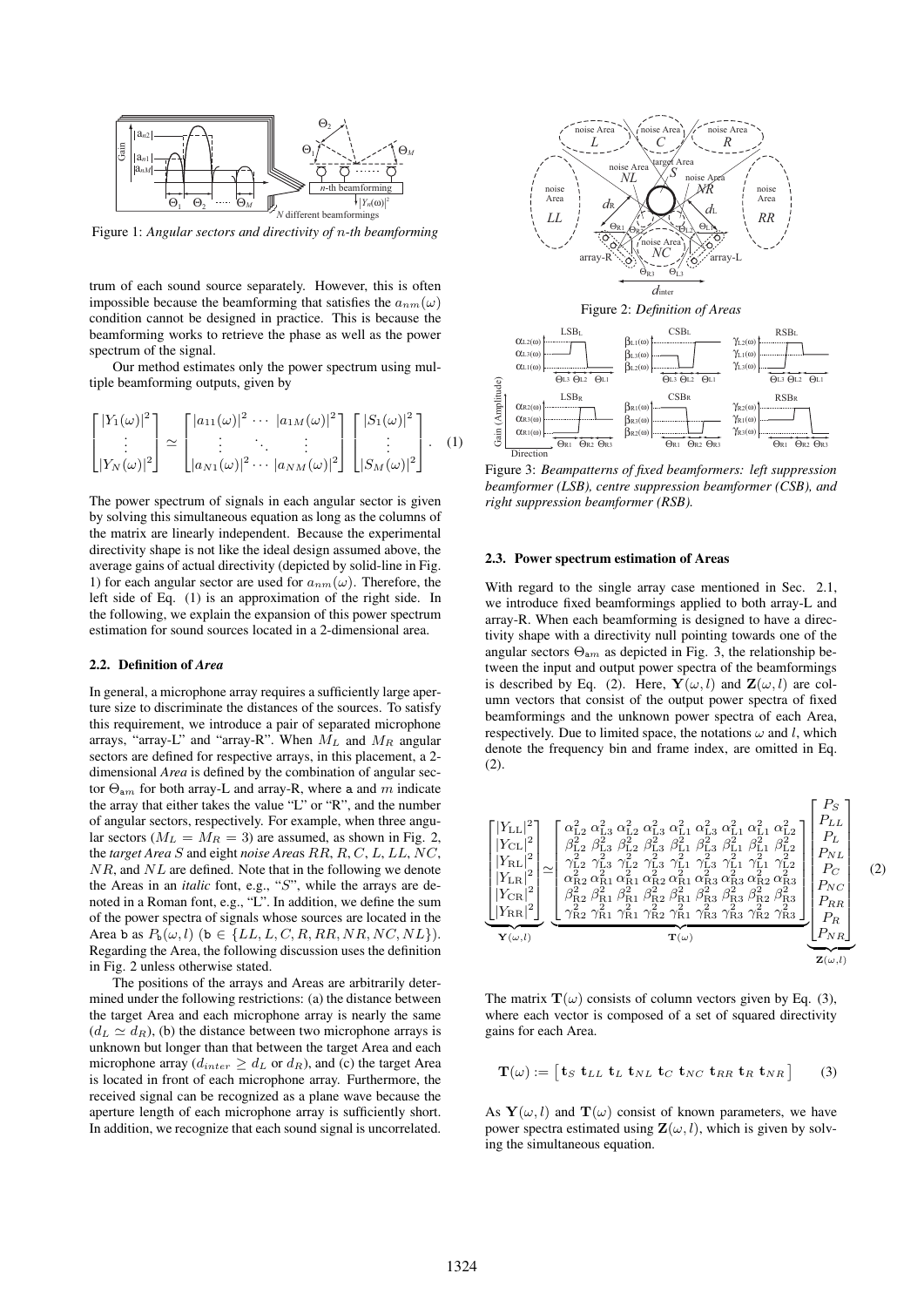

Figure 4: *Process flow of proposed method.*



Figure 5: *Example of Area restriction for estimation.*

#### 2.4. Discussion on maximum number of power spectra to be estimated

The problem in solving Eq. (2) is that the simultaneous equation is under-determined because the rank of  $\mathbf{T}(\omega)$  is smaller than the number of unknown variables in  $\mathbf{Z}(\omega, l)$ . This is caused by the lack of degrees of freedom in specifying a particular Area, which is determined by the number of angular sectors defined at each array.

In the design of beamforming, in principle, at least  $K$  microphones are required for directivity control in  $K$  directions. Therefore, the minimum number of microphones required for each array is decided by the number of angular sectors. In the case of Fig. 2, we need at least  $M_L + M_R (= 6)$  microphones. Normally, we can estimate the power spectra of 6 sound sources using this array, but we lose one degree of freedom in the directivity design because the distance between the array-L and array-R is unknown. Thus, the rank of  $\mathbf{T}(\omega)$  is reduced to  $M_L + M_R - 1 (= 5)$ . Consequently, to modify Eq. (2) so that it is determined, we need to reduce the number of unknown variables in  $\mathbf{Z}(\omega, l)$  down to 5, which is achieved by restricting the number of Areas where sound sources exist. Figure 5 shows examples of this Area restriction where only the power spectrum of sound sources in the shaded Area is estimated. The Areas are located in all three angular sectors for both arrays in Fig. 5(a). In this case, the rank of  $\mathbf{T}(\omega)$  is 5, which means Eq. (2) is determined. However, in some cases, the rank of  $\mathbf{T}(\omega)$ becomes smaller than 5, although the number of variables in  $\mathbf{Z}(\omega, l)$  is reduced. We found that this occurs depending on the combination of Areas selected, as that includes sound sources. For example, there is no Area including a sound source in the angular sector  $\Theta_{L1}$  in Fig. 5(b). Because only two degrees of freedom of array-L are used, the rank of  $\mathbf{T}(\omega)$  is reduced to 4. The same problem occurs if the number of Areas is restricted to 4, as in Fig. 5(c). Eventually, such a problem will not occur if the number of Areas is reduced to the smaller of  $M_L$  or  $M_R$ .

#### 3. Proposed method

The process flow of the proposed method is shown in Fig. 4. The method mainly consists of the following steps: (a) investi-

gating the possibility of an active sound source existing, (b) estimating the power spectrum, and (c) postfiltering. These steps are explained in the following.

#### 3.1. Investigating possibility of existence of active sound source

Let us remember that a nonstationary signal such as speech satisfies the sparseness assumption on the time-frequency plane[10]. This means the spectrum of input signals at an arbitrary frequency bin and frame is composed of a few sound sources. With this assumption, the method preliminarily estimates the noise positions by investigating the possibility of each Area including active sound sources or not. Using this information, we omit the Area that does not include active sound sources from the power spectra estimation. This enables reformulation of the simultaneous equation to be over-determined, where the equation can be solved by the least squares method, by reducing the number of unknown variables.

The possibility is investigated by using the amount of inputoutput (I/O) level differences of the beamformings. As each beamforming in Fig. 3 is designed to point its directivity null towards a particular angular sector, the I/O level difference decreases if an active sound source is located in the corresponding angular sector. Because each Area is defined by the combination of the angular sectors of array-L and array-R, we can specify the Area where an active sound source exists by examining the amplitude of  $IO_b(\omega, l) = \frac{|Y_{KL}(\omega, l)| |Y_{KR}(\omega, l)|}{|X_{LK}(\omega, l)| |X_{RK}(\omega, l)|}$  for Area b, where  $X = \{C, L, R\}$ , and k is an arbitrary microphone of each array. The smaller this value is, the higher the possibility that a sound source exists.

### 3.2. Power spectrum estimation under Area restriction

The number of unknown variables in  $\mathbf{Z}(\omega, l)$  is reduced by using the investigated possibilities of active sound source existence. The rank of  $\mathbf{T}(\omega)$  is not more than 5, so we first discard 4 out of 9 Areas whose product of I/O level differences is large. Thus, we newly introduce a vector  $\mathbf{T}_5(\omega) :=$  $[t_{c1} t_{c2} t_{c3} t_{c4} t_{c5}]$ , where the set  $C := \{c1, \dots, c5\}$  consists of the names of remaining (not discarded) Areas listed in ascending order of the product of I/O level differences, i.e.,  $IO_{c1} < IO_{c2} < \cdots$ . Then, the power spectra of the remaining Areas are estimated by solving the modified simultaneous equation

$$
\mathbf{T}_5(\omega)\mathbf{Z}_5(\omega,l)\simeq \mathbf{Y}(\omega,l),\tag{4}
$$

where  $\mathbf{Z}_5(\omega, l) := \left[ P_{c1} P_{c2} P_{c3} P_{c4} P_{c5} \right]^T$ . The equation is now over-determined, so it can be solved by the least squares method as  $\mathbf{Z}_5(\omega, l) = \mathbf{T}_5^+(\omega) \mathbf{Y}(\omega, l)$ , where  $+$  and  $\hat{\cdot}$  denote the Moore-Penrose pseudo inverse and estimated value, respectively. If  $\mathbf{T}_5(\omega)$  is still rank deficient, we further discard the Area with the least possibility of containing a sound source from the estimation until the rank of the matrix corresponds to the number of Areas to be estimated.

#### 3.3. Modified postfilter based on selected Areas

For emphasizing the sound sources in the target Area, we multiply the sum of fixed beamforming outputs whose directivity nulls are not pointing towards the target Area, i.e., LSB<sub>a</sub> and RSB<sub>a</sub>. The postfilter  $G(\omega, l)$  is calculated using the power spectra of the target and noise Area estimated by well-known conventional methods, such as Wiener filtering[9].